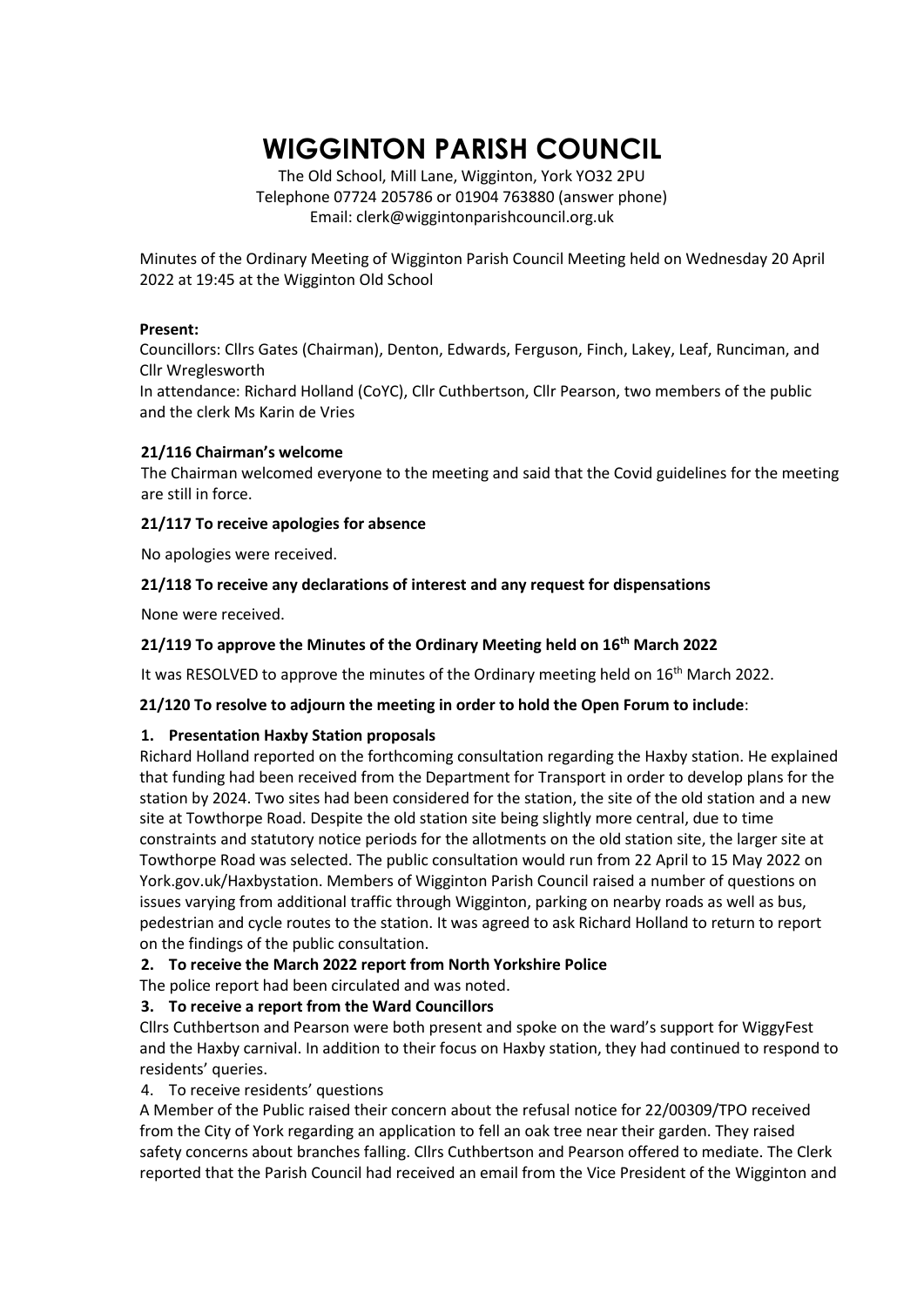Haxby Women's Institute asking whether the PC could recommend a location for a tree to commemorate the Queen's Platinum Jubilee. The Council discussed a potential location on The Village and the clerk was asked to write to the Vice President to suggest this location for a small tree. Cllr Leaf left the meeting.

# **21/121 Planning**

- 1. To consider a response to the following planning applications:
	- a) 22/00424/FUL 2 Woodlands Avenue. Erection of 1.83m high fence retrospective. No objections.
	- b) 22/00451/FUL 10 Mill Lane Wigginton. Raising of ridge height with 2no. dormers to front, dormer to rear, porch to front and render throughout. No comments.
	- c) 22/00525/FUL 8 Harewood Close. Two storey side and single storey rear extension following demolition of garage. No objections.
	- d) 22/00175/FUL Broad Oak Garth. Sutton Road. Single storey rear extension after demolition of existing extension, relocate front entrance door and erect porch, replace existing timber windows with uPVC. No objections.
- 2. To note details of planning applications decided by the City of York Council and to decide upon any necessary action:
	- a) 22/00457 37 Lockey Croft. Non-material amendment to permitted application 20/02319/FUL to alter fenestration. Approved.
	- b) 22/00111/FUL 14 Plantation Way. Single storey side and rear extension. Approved.
	- c) 21/02752/FUL 28 The Village. Single storey side and rear extensions, relocation boundary wall, and conversion of garage to home office. Approved.
	- d) 22/00200/FUL The Cottage Inn 115 The Village Haxby. Erection of timber frame pergola and pitched roof entrance canopy to front with hard and soft landscaping works. Approved.
	- e) 22/00309/TPO 20 Bell Close. Fell 1no. oak tree protected by Tree Preservation Order no. 64/1984. Refused.
- 3. To consider ongoing planning matters and decide upon any necessary action to include:
	- a) Barrier review on walking, pushing, wheeled and cycling routes. Members were not aware of any barriers within the parish that don't meet the requirements of the Equality Act.
	- b) Proposed communications installation for Cellnext at Wigginton Sutton Road, Windmill Industrial estate. This application was noted.
	- c) York Local Plan Phase 2 hearing sessions to commence on Tuesday 10 May 2022. Noted.

# **21/122 To receive information and decide necessary action on village matters to include:**

- 1. To receive an update regarding the village pond. The clerk had not received an update and would send another reminder.
- 2. To consider an update on the Queen's Platinum Jubilee celebrations Cllr Ferguson reported on the progress of the preparations. For licensing full plans of the playing field site were required and the clerk was asked to assist. Cllr Ferguson repeated that many volunteers were required to run the event. Cllr Gates thanked Cllr Ferguson for all his hard work.
- 3. To consider the purchase of spring flowers. The Clerk conveyed that normally spring flowers are purchased in May. Councillors generally agreed that the donation of £300 would be used to plant flowers this spring.
- *4.* To note the removal of the defibrillator at the Black Horse The Clerk updated the Council to report that the crew of the Yorkshire Ambulance Service had removed the defibrillator. It had not been located and returned. Members were very concerned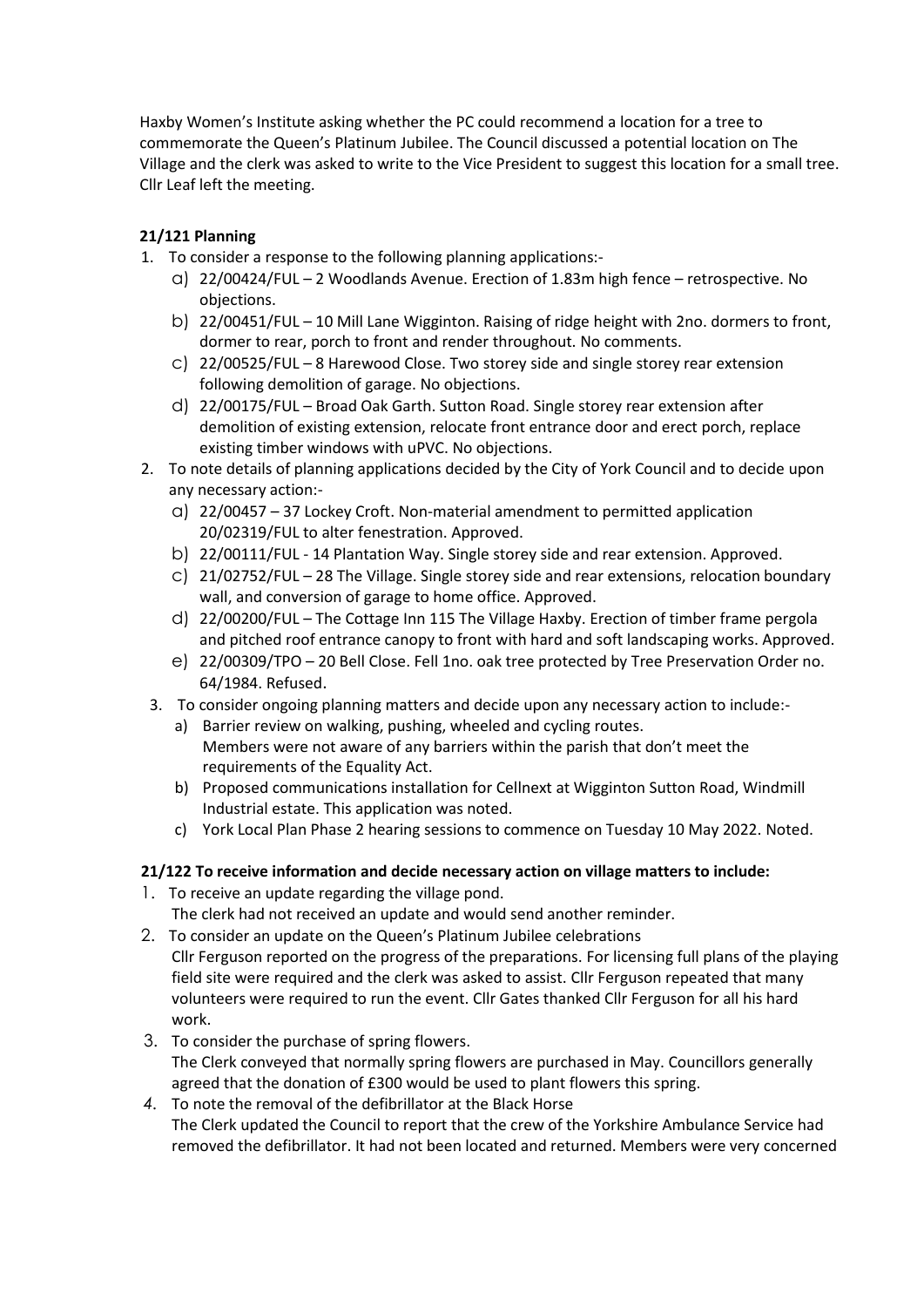about the potential impact on local residents. The Clerk would write another sterner reminder to state that if the defibrillator is not returned promptly, it will need to be replaced.

5. To note correspondence requesting a plaque on the willow tree adjacent to the pond. The clerk reported that an inquiry had been received on behalf of a couple who had been involved in planting the willow tree near the pond. Their relative requested consent to attach a plaque to the willow tree near the pond. The Council agreed to a plaque subject to it not damaging the tree. Cllr Gates raised that a mature oak tree near the pond had been planted by his grandfather. The Clerk would add this item to the May agenda. Cllr Finch left the meeting at this point.

# **21/123 Financial Matters and Governance**

1. To receive the Parish Council's Financial reports for March 2022. The financial report for the year end showed that the Council's balance has gone from £54,302.91 at the end of the year to £70,880.32 at the end of the year. The clerk recommended that the current £7250 for various reserve allocations should increase to at least £12500 in order to have an additional sum available for large projects the Council wished to carry out such as the pond renovations.

| 2. | The following receipts were noted:                                             |   |            |
|----|--------------------------------------------------------------------------------|---|------------|
|    | City of York. Double taxation                                                  | £ | 12614.89   |
|    | Allotment rents received in March 2022                                         | £ | 425.00     |
|    | Lloyds Banking Group. Dividend                                                 | £ | 0.78       |
|    |                                                                                |   | £ 13040.67 |
| 3. | To confirm the payment of the following invoices:                              |   |            |
|    | Citizen Advice York-Sessions January-March 2022                                | £ | 1383.00    |
|    | S 137 Grant Award 21/22 Wiggyfest                                              | £ | 774.00     |
|    | Poor and Town's Land. Contribution 21/22 from the Wigginton sports field lease | £ | 165.00     |
|    | Poor and Town's Land. Contribution 21/22 additional allotment rents            | £ | 5.00       |
|    | YLCA. Annual contributions 22/23                                               | £ | 790.00     |
|    | YLCA. Remote Conference March                                                  | £ | 120.00     |
|    | Wigginton Old School Trust. Room rent March                                    | £ | 20.00      |
|    | Pinnacle Web Design. Hosting and admin from 19 April 22                        | £ | 656.00     |
|    | British Telecom. Broadband and Telephone                                       | £ | 51.54      |
|    | <b>HSBC. Bank Charges</b>                                                      | £ | 8.00       |
|    |                                                                                | £ | 3972.54    |
|    | It was RESOLVED to confirm the above payments of invoices.                     |   |            |
| 4. | To approve the following invoices for payment:                                 |   |            |
|    | Salaries and oncosts April                                                     |   | £1386.85   |
|    | Clerk. Home working allowance April                                            | £ | 26.00      |

| CICIN. HOHIC WOLNING anowance April      | ZU.OU    |
|------------------------------------------|----------|
| Giffgaff. Monthly plan                   | 6.00     |
| YLCA. Writing grant applications webinar | £ 30.00  |
|                                          | £1448.85 |
|                                          |          |

It was RESOLVED to approve the above invoices for payment.

5. To consider quotations for a new website provider. The consideration of a new website was deferred to the next meeting.

#### **21/124 To consider correspondence received and decide action where necessary to include:-**

- 1. The following emails from YLCA were noted:
	- a) White Rose Updates, Law and Governance Bulletins and Training Bulletins.
	- b) Civility and Respect Project.
	- c) Government response to the report on Local Government Ethical Standards.